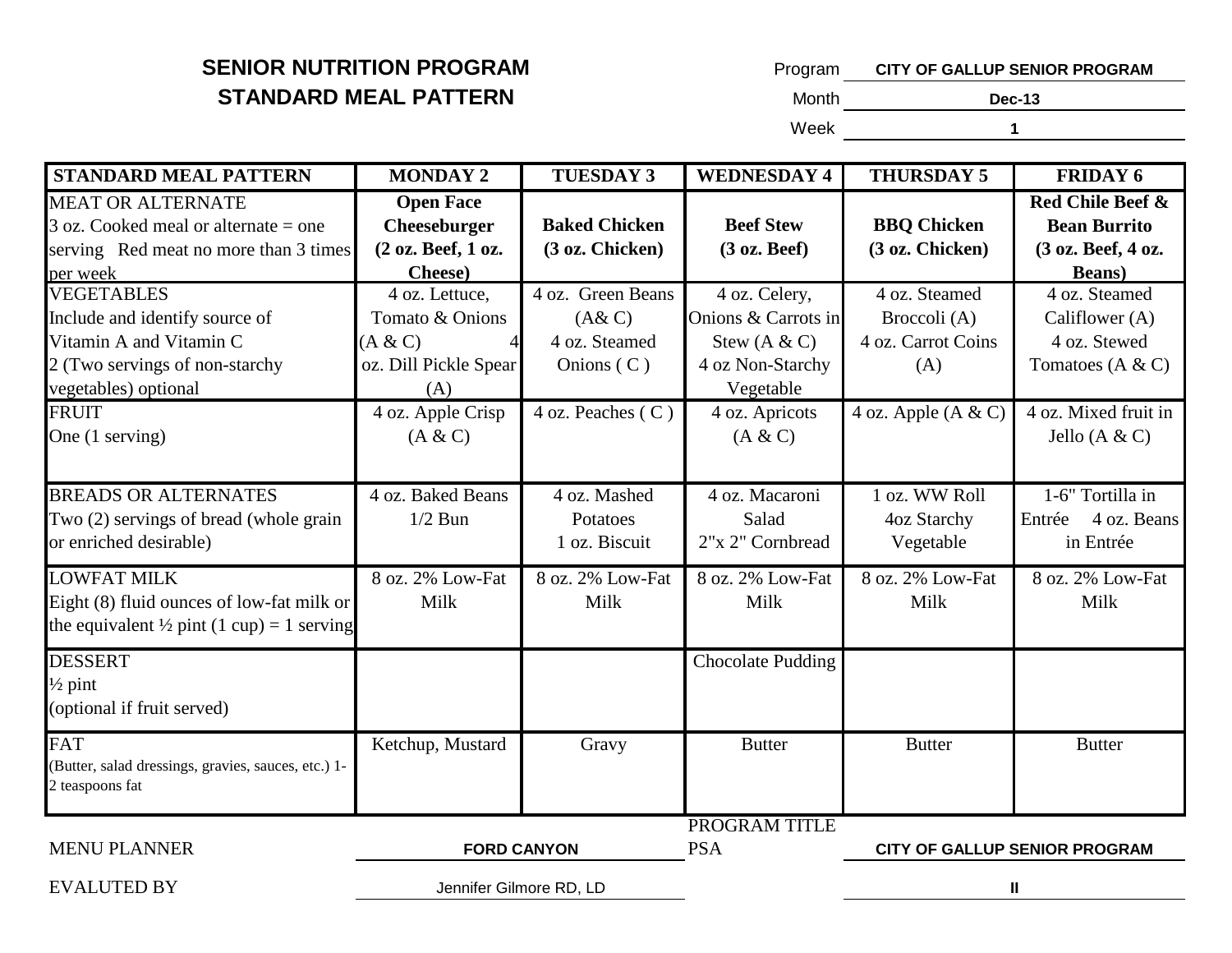| Program | <b>CITY OF GALLUP SENIOR PROGRAM</b> |
|---------|--------------------------------------|
| Month.  | <b>Dec-13</b>                        |
| Week    |                                      |

| <b>STANDARD MEAL PATTERN</b>                                                                                                             | <b>MONDAY 9</b>                                    | <b>TUESDAY 10</b>                                                             | <b>WEDNESDAY 11</b>                                                | <b>THURSDAY 12</b>                                              | FRIDAY 13                                                        |
|------------------------------------------------------------------------------------------------------------------------------------------|----------------------------------------------------|-------------------------------------------------------------------------------|--------------------------------------------------------------------|-----------------------------------------------------------------|------------------------------------------------------------------|
| <b>MEAT OR ALTERNATE</b><br>$3$ oz. Cooked meal or alternate = one<br>serving Red meat no more than 3 times<br>per week                  | <b>Hamburger Steak</b><br>w/Onions<br>(3 oz. Beef) | <b>Chicken Pot Pie</b><br>(3 oz. Chicken)                                     | <b>Posole w/Pork</b><br>(3 oz. <b>Pork</b> )                       | <b>Diced Chicken over</b><br><b>Noodles</b><br>(3 oz. Chicken)  | <b>Baked Ham w/</b><br><b>Pineapple Sauce</b><br>(3 oz. Ham)     |
| <b>VEGETABLES</b><br>Include and identify source of<br>Vitamin A and Vitamin C<br>2 (Two servings of non-starchy<br>vegetables) optional | 4 oz. Cucumber Salad<br>(A)<br>4 oz. Broccoli (A)  | 4 oz. Mixed<br>Vegetables in Entrée<br>(A & C)<br>oz Non-Starchy<br>Vegetable | 4 oz. Tossed Salad (A<br>$\& C)$<br>4 oz. Steamed<br>Spinach $(A)$ | 4 oz. Carrot Coins<br>(A)<br>4 oz. Steamed<br>Cabbage $(A & C)$ | 4 oz. Yellow Squash<br>(A)<br>4 oz. Stewed<br>Tomatoes $(A & C)$ |
| <b>FRUIT</b><br>One (1 serving)                                                                                                          | $\overline{4}$ oz. Plums (A & C)                   | 1 med. Banana<br>(A & C)                                                      | 4 oz. Hot Cinnamon<br>Apples $(A & C)$                             | 4 oz. Mixed Fruit<br>(A & C)                                    | $\overline{4}$ oz. Pineapple (C)                                 |
| <b>BREADS OR ALTERNATES</b><br>Two (2) servings of bread (whole grain<br>or enriched desirable)                                          | oz. WW Roll<br>4oz Starchy<br>Vegetable            | 1 oz. Biscuit Crust in<br>Entrée<br>4oz Starchy<br>Vegetable                  | 1-6" Tortilla<br>4 oz. Hominy in<br>Posole                         | 4 oz. Noodles in<br>Entrée<br>1 oz. Garlic Bread                | 2" x 2" Cornbread<br>4 oz. Yams<br>w/Marshmallow<br>Topping      |
| <b>LOWFAT MILK</b><br>Eight (8) fluid ounces of low-fat milk or<br>the equivalent $\frac{1}{2}$ pint (1 cup) = 1 serving                 | 8 oz. 2% Low-Fat<br>Milk                           | 8 oz. 2% Low-Fat<br>Milk                                                      | 8 oz. 2% Low-Fat<br>Milk                                           | 8 oz. 2% Low-Fat<br>Milk                                        | 8 oz. 2% Low-Fat<br>Milk                                         |
| <b>DESSERT</b><br>$\frac{1}{2}$ pint<br>(optional if fruit served)                                                                       |                                                    |                                                                               | <b>Biscochito Cookie</b>                                           |                                                                 |                                                                  |
| <b>FAT</b><br>(Butter, salad dressings, gravies, sauces, etc.) 1-<br>2 teaspoons fat                                                     | <b>Butter</b>                                      | <b>Butter</b>                                                                 | Green Chile<br><b>Salad Dressing</b>                               | <b>Butter</b>                                                   | <b>Butter</b>                                                    |
| <b>MENU PLANNER</b>                                                                                                                      |                                                    | <b>FORD CANYON</b>                                                            | PROGRAM TITLE                                                      |                                                                 | <b>CITY OF GALLUP SENIOR PROGRAM</b>                             |

EVALUTED BY GENERAL SERVICE SUPPORT OF SAMILY REVALUTED BY

**II**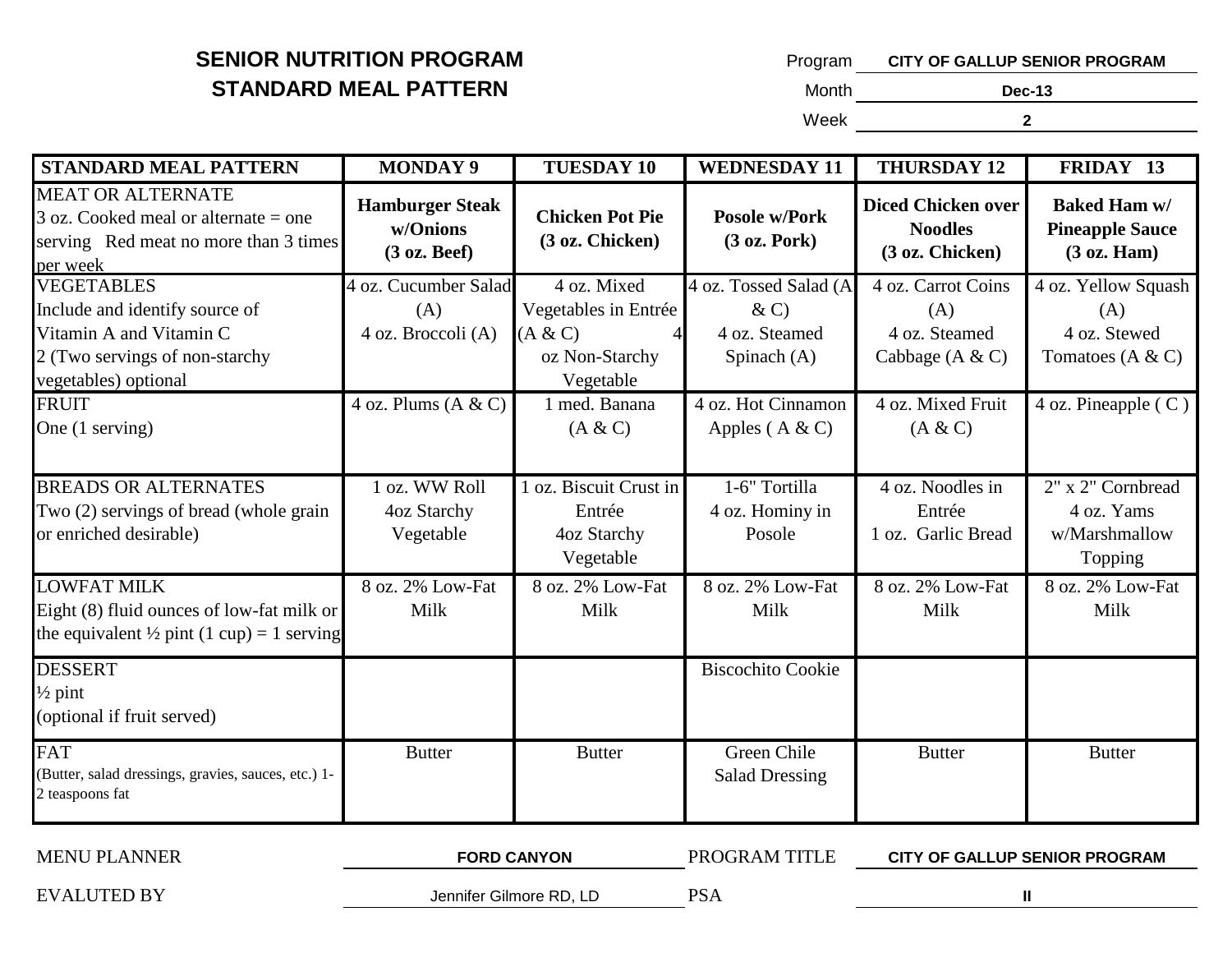| Program | <b>CITY OF GALLUP SENIOR PROGRAM</b> |
|---------|--------------------------------------|
| Month.  | <b>Dec-13</b>                        |
| Week    | 3                                    |

| <b>STANDARD MEAL PATTERN</b>                                                                                                             | <b>MONDAY 16</b>                                                    | <b>TUESDAY 17</b>                   | <b>WEDNESDAY 18</b>                                                                                                 | <b>THURSDAY 19</b>                               | <b>FRIDAY 20</b>                                                                                            |
|------------------------------------------------------------------------------------------------------------------------------------------|---------------------------------------------------------------------|-------------------------------------|---------------------------------------------------------------------------------------------------------------------|--------------------------------------------------|-------------------------------------------------------------------------------------------------------------|
| <b>MEAT OR ALTERNATE</b><br>$3$ oz. Cooked meal or alternate = one<br>serving Red meat no more than 3 times<br>per week                  | <b>Green Chili Stew</b><br>w/Ground Beef<br>$(3 \text{ oz. }$ Beef) | 3 oz. Baked Fish                    | <b>Roast Pork w/gravy</b><br>(3 oz. <b>Pork</b> )                                                                   | <b>Beef Lasagna</b><br>$(3 \text{ oz. }$ Beef)   | <b>Green Chile</b><br><b>Chicken Enchilada</b><br><b>Casserole</b><br>(2 oz. Chicken, 1 oz<br><b>Cheese</b> |
| <b>VEGETABLES</b><br>Include and identify source of<br>Vitamin A and Vitamin C<br>2 (Two servings of non-starchy<br>vegetables) optional | 4 oz. Carrot Coins<br>(A)<br>4 oz. Spinach $(A)$                    | (A)<br>4 oz. Green Beans<br>(A & C) | 4 oz. Yellow Squash   4 oz. Carrot & Raisin   4 oz. Cucumber Salad<br>Salad $(A)$<br>4 oz. Harvard Beets<br>(A & C) | (A)<br>4 oz. Peppers $(A)$                       | 4 oz. Zucchini<br>(A & C)<br>4 oz. Stewed<br>Tomatoes $(A & C)$                                             |
| <b>FRUIT</b><br>One (1 serving)                                                                                                          | 4 oz. Fruit Ambrosia<br>(C)                                         | 4 oz. Plums $(A & C)$               | 4 oz. Applesauce<br>(A & C)                                                                                         | 4 oz. Apricot Crisp<br>(A & C)                   | 4 oz. Mixed Fruit<br>(A & C)                                                                                |
| <b>BREADS OR ALTERNATES</b><br>Two (2) servings of bread (whole grain<br>or enriched desirable)                                          | 4 oz. Potatoes in<br>Entrée<br>2" x 2" Cornbread                    | 4 oz. Tater Tots<br>1 oz. WW Roll   | 4 oz. Bread Stuffing<br>4 oz. Green Peas                                                                            | 4 oz. Noodles in<br>Entrée<br>1 oz. Garlic Bread | 1-6"Corn Tortilla in<br>Entrée<br>4 oz. Spanish Rice                                                        |
| <b>LOWFAT MILK</b><br>Eight (8) fluid ounces of low-fat milk or<br>the equivalent $\frac{1}{2}$ pint (1 cup) = 1 serving                 | 8 oz. 2% Low-Fat<br>Milk                                            | 8 oz. 2% Low-Fat<br>Milk            | 8 oz. 2% Low-Fat<br>Milk                                                                                            | 8 oz. 2% Low-Fat<br>Milk                         | 8 oz. 2% Low-Fat<br>Milk                                                                                    |
| <b>DESSERT</b><br>$\frac{1}{2}$ pint<br>(optional if fruit served)                                                                       |                                                                     |                                     |                                                                                                                     |                                                  |                                                                                                             |
| <b>FAT</b><br>(Butter, salad dressings, gravies, sauces, etc.) 1-<br>2 teaspoons fat                                                     | Butter, Green Chile                                                 | <b>Tartar Sauce, Butter</b>         | <b>Butter</b>                                                                                                       | Parmesan Cheese                                  | Green Chile                                                                                                 |

| <b>MENU PLANNER</b> | <b>FORD CANYON</b>      | PROGRAM TITLE | <b>CITY OF GALLUP SENIOR PROGRAM</b> |  |
|---------------------|-------------------------|---------------|--------------------------------------|--|
| <b>EVALUTED BY</b>  | Jennifer Gilmore RD, LD | PSA           |                                      |  |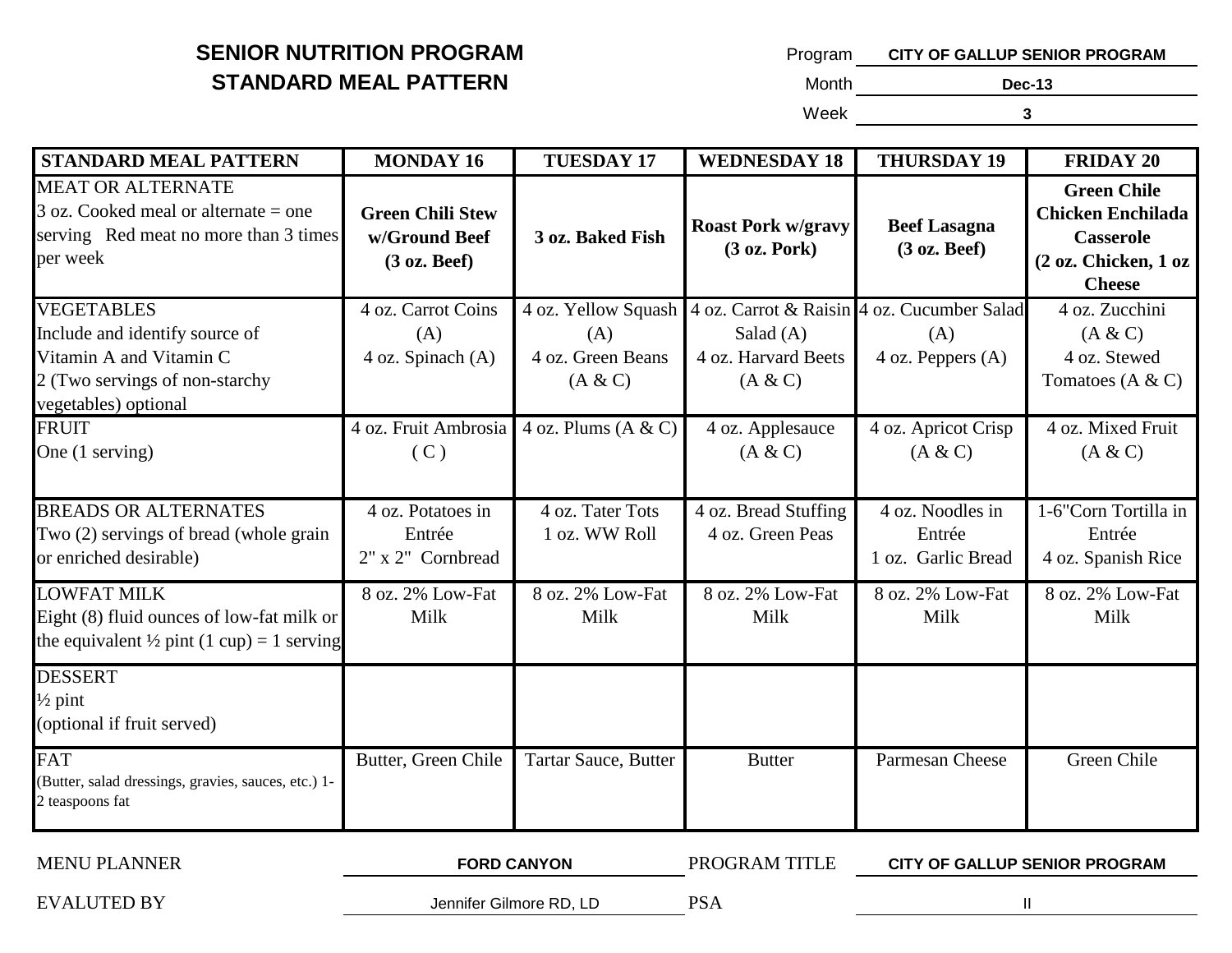# **SENIOR NUTRITION PROGRAM LUNCH MEAL PATTERN**

| Program | <b>CITY OF GALLUP SENIOR PROGRAM</b> |
|---------|--------------------------------------|
|         |                                      |

**Month Month** 

Week

**Dec-13 4**

| <b>STANDARD MEAL PATTERN</b>                                                                                                             | <b>MONDAY 23</b>                                                     | <b>TUESDAY 24</b> | <b>WEDNESDAY 25</b> | <b>THURSDAY 26</b>                                                      | FRIDAY 27                                                              |
|------------------------------------------------------------------------------------------------------------------------------------------|----------------------------------------------------------------------|-------------------|---------------------|-------------------------------------------------------------------------|------------------------------------------------------------------------|
| <b>MEAT OR ALTERNATE</b><br>$3$ oz. Cooked meal or alternate = one<br>serving Red meat no more than 3 times<br>per week                  | Carnitas (3 oz.<br>Pork)                                             | <b>Closed</b>     | <b>Closed</b>       | <b>Chicken Chop Suey</b><br>(3 oz. Chicken)                             | Meat Loaf w/<br><b>Tomato Sauce</b><br>(3 oz. Beef)                    |
| <b>VEGETABLES</b><br>Include and identify source of<br>Vitamin A and Vitamin C<br>2 (Two servings of non-starchy<br>vegetables) optional | 4 oz. Steamed<br>Spinach $(A)$<br>4 oz. Stewed<br>Tomatoes $(A & C)$ |                   |                     | 4 oz. Steamed<br>Broccoli (A)<br>4 oz. Oriental<br>Vegetables $(A & C)$ | $\overline{4}$ oz. Baby Carrots<br>(A)<br>4 oz. Brussel Sprouts<br>(A) |
| <b>FRUIT</b><br>One (1 serving)                                                                                                          | 4 oz. Orange (C)                                                     |                   |                     | 4 oz Peaches (C)                                                        | 4 oz. Fruit Cocktail<br>(A & C)                                        |
| <b>BREADS OR ALTERNATES</b><br>Two (2) servings of bread (whole grain<br>or enriched desirable)                                          | 4 oz. Spanish Rice<br>1-6" Flour Tortilla in<br>Entrée               |                   |                     | 4 oz. Brown Rice<br>1 oz. Roll                                          | 4 oz. Scalloped<br>Potatoes<br>1 oz. WW Roll                           |
| <b>LOWFAT MILK</b><br>Eight (8) fluid ounces of low-fat milk or<br>the equivalent $\frac{1}{2}$ pint (1 cup) = 1 serving                 | 8 oz. 2% Low-Fat<br>Milk                                             |                   |                     | 8 oz. 2% Low-Fat<br>Milk                                                | 8 oz. 2% Low-Fat<br>Milk                                               |
| <b>DESSERT</b><br>$\frac{1}{2}$ pint<br>(optional if fruit served)                                                                       |                                                                      |                   |                     |                                                                         |                                                                        |
| <b>FAT</b><br>(Butter, salad dressings, gravies, sauces, etc.) 1-<br>2 teaspoons fat                                                     | Red Chile                                                            |                   |                     | Butter, Soy Sauce                                                       | <b>Butter</b>                                                          |

| <b>MENU PLANNER</b> | <b>FORD CANYON</b>      | PROGRAM TITLE | <b>CITY OF GALLUP SENIOR PROGRAM</b> |  |
|---------------------|-------------------------|---------------|--------------------------------------|--|
| <b>EVALUTED BY</b>  | Jennifer Gilmore RD, LD | <b>PSA</b>    |                                      |  |